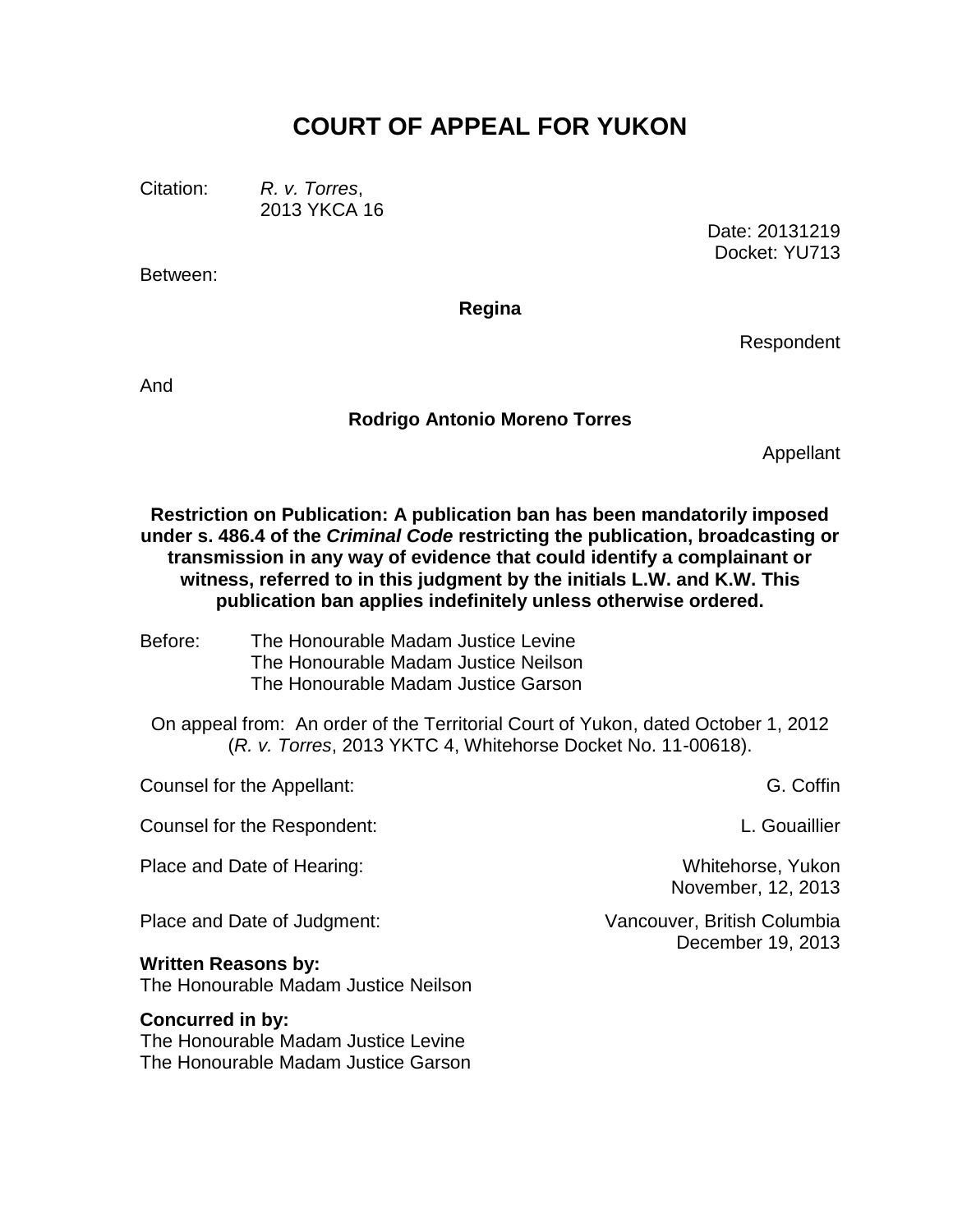## *Summary:*

*Appeal from conviction for sexual assault. The appellant and the complainant had sexual intercourse in the appellant's taxi. The issue at trial was whether the complainant consented. The complainant had been drinking, and said she had "blocked out" her memory of the incident. The appellant claimed her unresponsiveness to cross-examination denied him the opportunity to make full answer and defence.*

*Held: appeal dismissed. Assessing the effect of the complainant's unresponsiveness fell within the trial judge's discretion. The appellant failed to establish any basis for this Court to interfere with his conclusions.*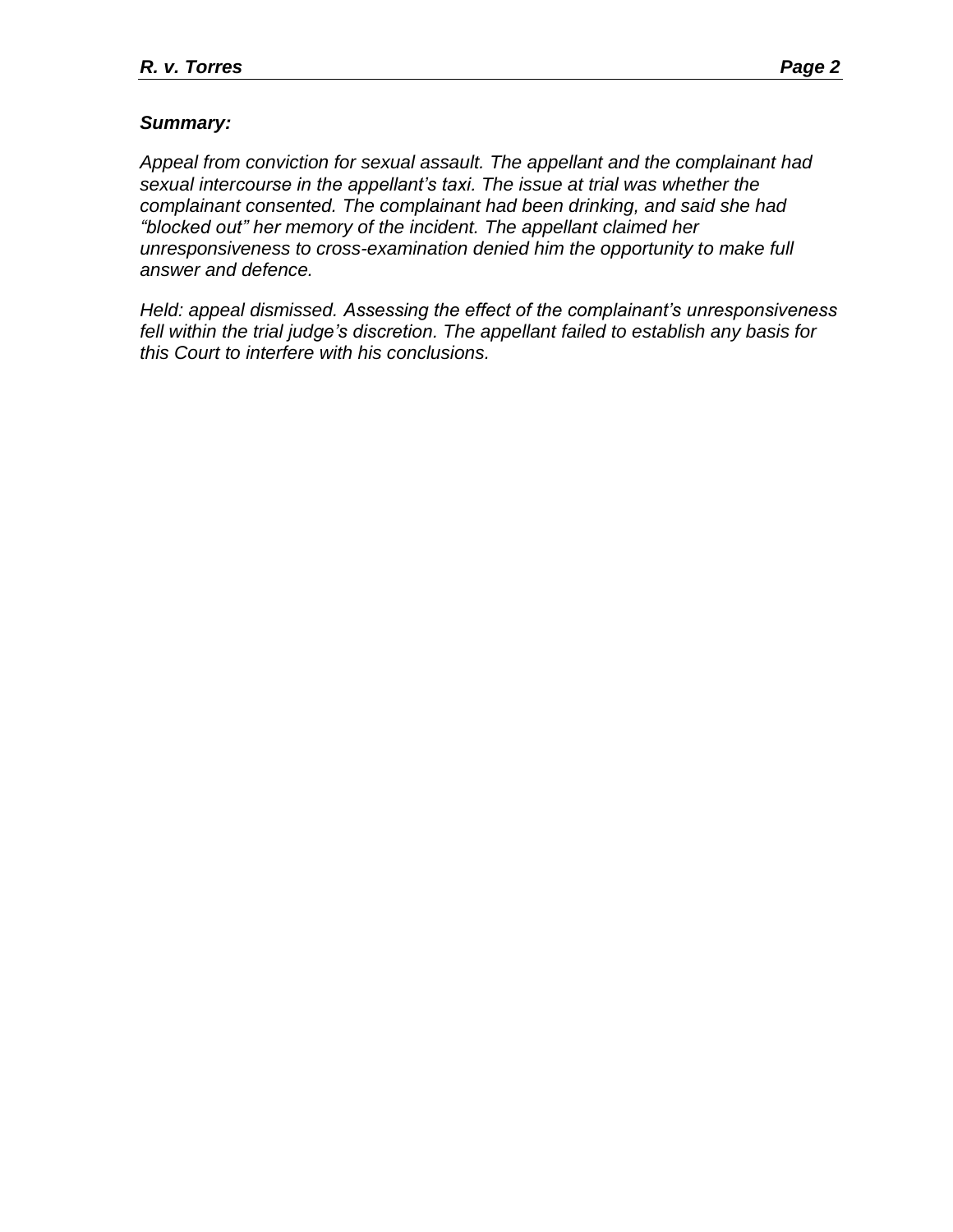## **Reasons for Judgment of the Honourable Madam Justice Neilson:**

[1] The appellant appeals his conviction for sexual assault, imposed by a judge of the Territorial Court of Yukon on October 1, 2012.

[2] The incident giving rise to the charge occurred on the morning of December 3, 2011. After a night out drinking with friends the 23-year-old complainant got into a cab driven by the appellant to go home. It is common ground that at some point during the trip the appellant and the complainant had intercourse in the front seat of the cab. The only issue at trial was whether this occurred with the complainant's consent.

[3] The appellant contends the trial judge erred in accepting the evidence of the complainant when she was unresponsive to the point that his counsel could not properly cross-examine her. He says this denied him the opportunity to make full answer and defence and rendered his trial unfair, thereby violating his rights under ss. 7 and 11(d) of the *Charter of Rights*. He maintains the result must be to set aside his conviction or, alternatively, to order a new trial.

# **The Evidence and Proceedings at Trial**

[4] The complainant testified she got into the passenger's seat of the appellant's cab, and recalled talking to a friend on her phone during the ride home, but she could not remember any conversation with the appellant. She said the appellant drove her to a bus stop down the road from her house. She remembered the meter reading approximately \$18, and paying him with a \$20 bill. She did not get out of the taxi, however, and gave no evidence as to why that was so.

[5] The complainant said the appellant then drove her to some bushes at a bus turnaround nearby. He stopped the cab, got out, and came around to the passenger's side, where he took his pants off and then removed hers. He reclined her seat, got on top of her, and forced his penis into her vagina. She did not recall any conversation between them during this. Nor could she remember how her pants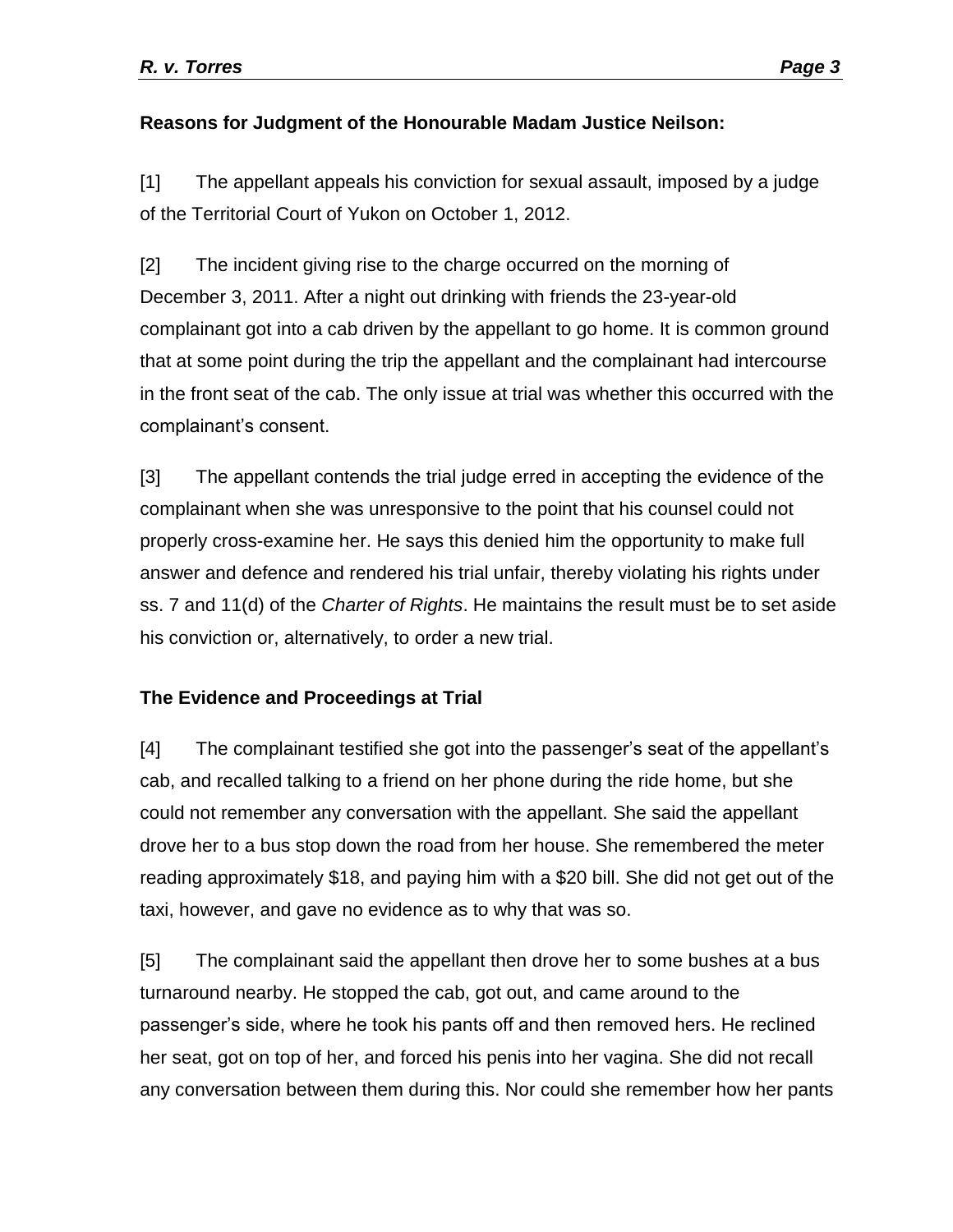were removed and whether she did anything to try and stop the appellant. She did testify, however, that she did not want this to happen and she felt invaded afterwards. She did not recall how she got home afterwards but did remember the fare on the meter was just over eighteen dollars, and she paid it with a \$20 bill. She could not say at what point this occurred. Her only recollection on arriving at home was that she went into the bathroom and, later, cried when Cst. MacQuarrie, an RCMP officer, came to the house at her mother's request and took her to the hospital.

[6] It was apparent during her testimony that the complainant's recollection of these events was incomplete. She agreed this was due in part to her intoxication after the night of drinking, and said this caused her to "black out" at times on the ride home. She also attributed her memory lapses to the fact she had "just blocked everything out" after the incident because she did not want to remember it. She explained she had dealt with an earlier similar experience as a college student in Inuvik by blocking it out. The complainant testified, however, that she had not been able to block the events out entirely, and said parts of the assault would "always be there". Despite the gaps in her memory she was consistent in maintaining she had not consented to intercourse with the appellant. For example, she gave this response to the defence theory of the case during her cross-examination:

- Q Mm-hmm. Well, you know, I'm going to suggest to you that, for some reason or other, between the two of you, you decided that you would have sex with Mr. Moreno Torres and he decided he would have sex with you and you went to the bushes and you had sex. And after you had sex you felt really bad about it, you came home, you were embarrassed, your mother confronted you, "What's going on," and then you made up the version of the events saying that you were raped when, in fact, it wasn't a rape, that the whole thing took place with your consent, and that's why you're blocking it out because you're ashamed of having had an intercourse relationship with this man much older than you, that was a taxi driver, and you feel really bad about it, and that's what happened, okay. You don't remember exactly but I'm saying maybe that's what you're blocking out.
- A No. I don't think I would do that. I'm not that type of person to do that.
- Q Well, you were pretty drunk.
- A Drunk or not, I would still not do that. I know myself.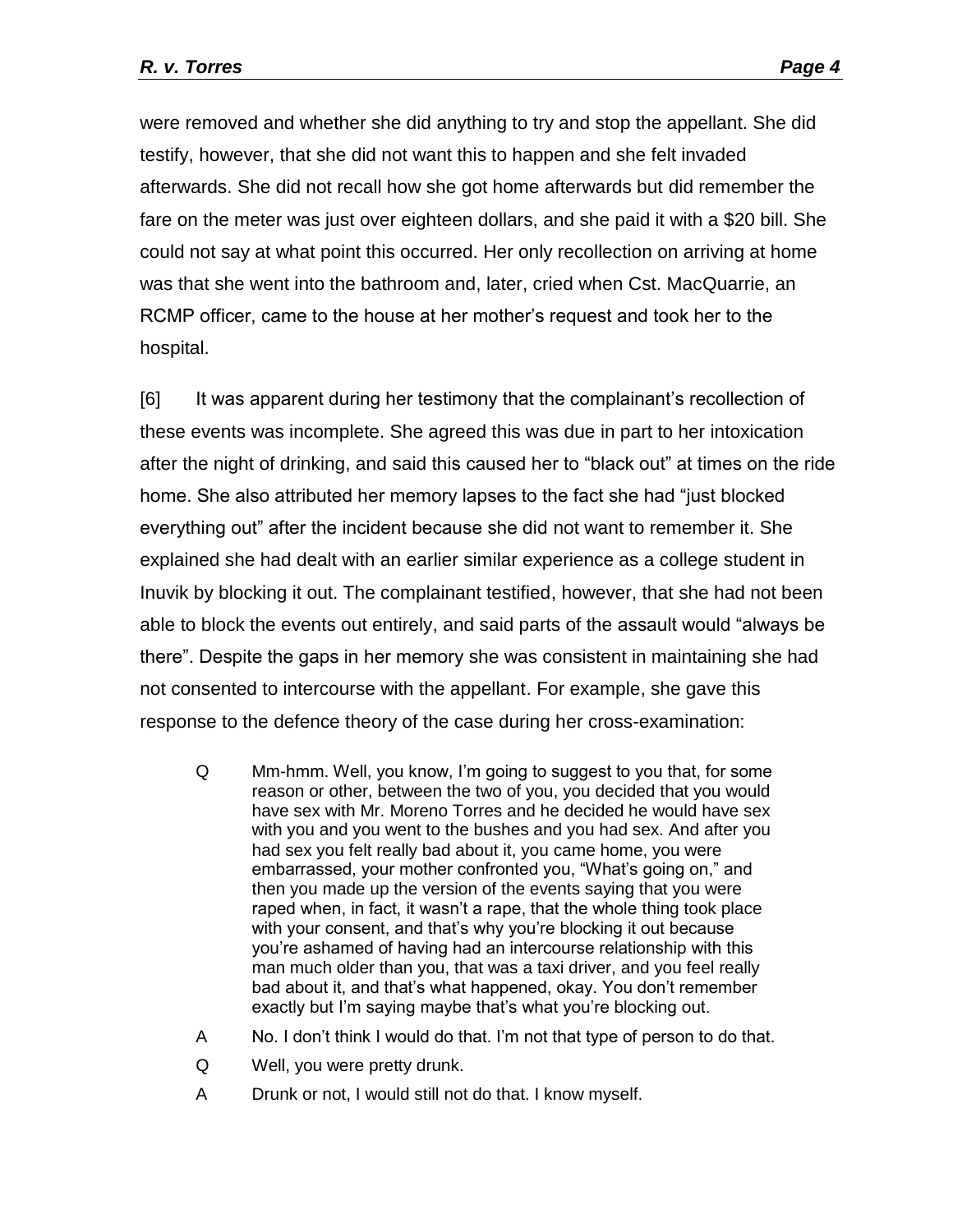- Q Mm-hmm. You would not, what, have sex with an older person?
- A Yeah, with some random person. I'm not like that.
- Q Okay. Well, this might be the one and only time you did it and maybe that's why ―
- A Why would I do that?
- $Q \rightarrow$  it's really affecting you this badly.
- A I would never do that.

[7] The complainant agreed that shortly after the incident she gave several statements about what happened to Cst. MacQuarrie of the RCMP. She said she told the truth in those statements, and acknowledged they included information that she had now blocked out.

[8] After defence counsel completed his cross-examination of the complainant, the Crown applied to hold a *voir dire* to determine whether her prior statements to the police could be admitted as "previously recorded past recollections under a hearsay exception". Over the objection of defence counsel, the trial judge granted the application and the complainant and Cst. MacQuarrie testified on the *voir dire*. The Crown was unsuccessful in its attempt to refresh the complainant's memory with her statements, however, and ultimately abandoned its application to have them admitted.

[9] The complainant's mother, K.W., testified that the complainant arrived home after 8 a.m. on the morning of December 3, 2011. She said she did not see the taxi but heard its door close. The complainant was upset and crying when she came in. She was also significantly intoxicated, at a level of nine out of ten. She went to the bathroom and then to her bedroom, crying hysterically, and shut the door. Eventually she gave K.W. some information about what had happened, and her mother called the RCMP and the taxi company. Cst. MacQuarrie came to the house and, after speaking with the complainant, took her to the hospital.

[10] The appellant testified in his own defence. He said he picked up the complainant, whom he knew as she had been a fare on earlier occasions. She got into the front seat, which was unusual, and was swearing and upset about some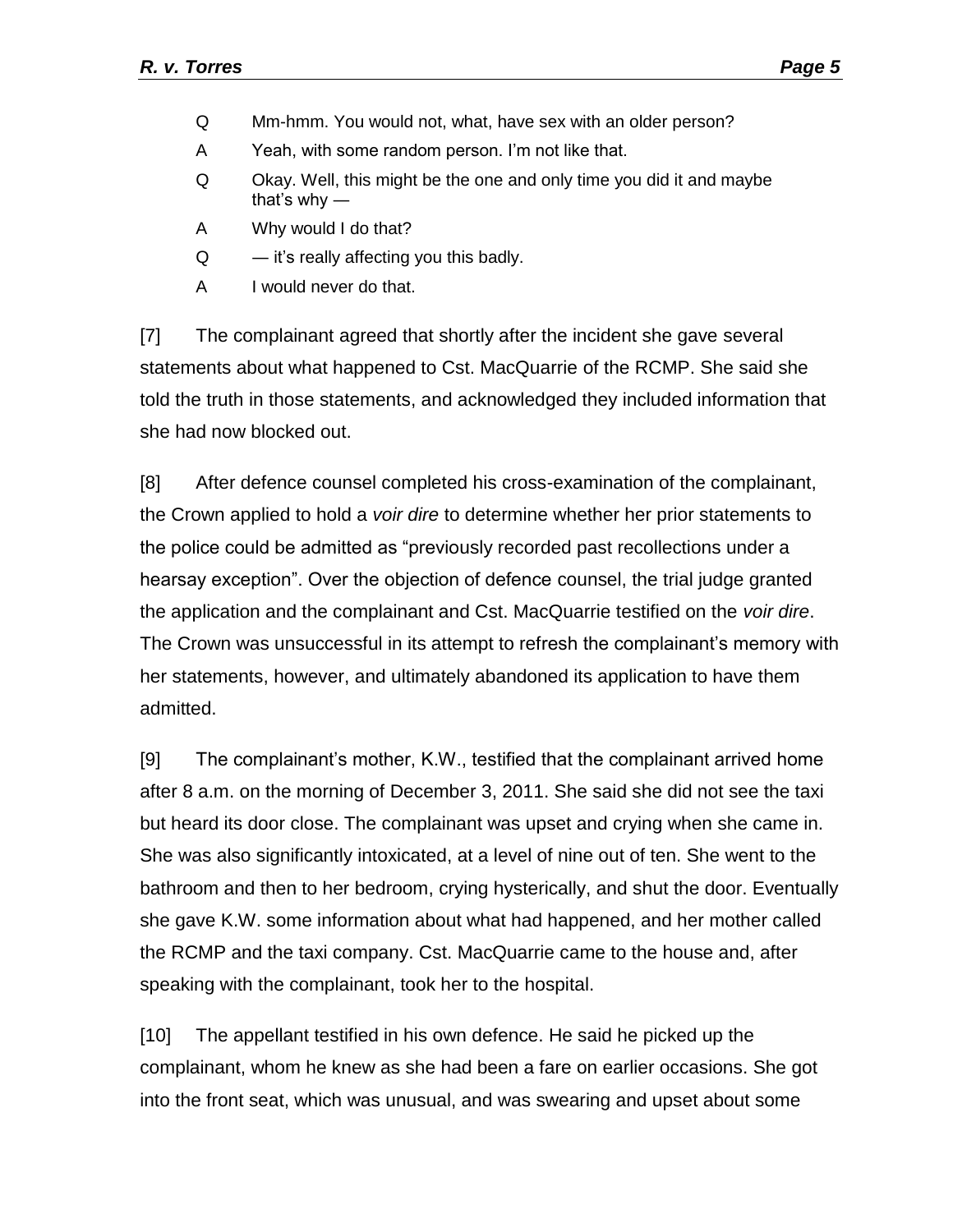issue with her boyfriend. He did not think she was very drunk as she was acting and speaking normally while she spoke to someone on her cell phone. He drove her to her parents' home as requested, and she paid him \$20, but then told him she wanted him to take her to a "hot" cab driver. When he refused, she said she really wanted to have sex, and touched him. He drove to the bus turnaround where they each took their pants off, he came around to her side of the cab, and they had consensual intercourse. He said the complainant wanted more sex, but he declined and drove her home. When he left, she was not upset. She asked for his cab number and told him she would probably not remember anything the next day as she would black out.

[11] The appellant said about 15 minutes later he received a call from his dispatcher about a complaint from K.W. Later, he received a call from the RCMP asking him to come to the detachment. He testified that when the police questioned him there he was unaware they were investigating a complaint that he had sexually assaulted the complainant, and he denied that anything had happened between them as he was recently married and did not want to reveal he had had sex with her. Later, when an RCMP officer came to collect a blood sample from him for DNA testing, he acknowledged they had had intercourse.

## **The Reasons for Judgment of the Trial Judge**

[12] Following a detailed review of the testimony of each witness, the trial judge recognized that the central issue before him was credibility, and observed the case clearly fell within the analysis set out in *R. v. (D.)W.*, [1991] 1 S.C.R. 742.

[13] The judge first considered the appellant's exculpatory evidence, and rejected it. He found it implausible and incapable of belief, and also held it was not capable of raising a reasonable doubt. He stated:

[20] ... While there was no one point or aspect of his evidence that taken in isolation is ultimately damning with respect to his credibility, his testimony taken in its entirety and assessed against all of the evidence, including the evidence of the complainant, does not have the ring of truth. As a general comment, I find his evidence to have been somewhat conveniently presented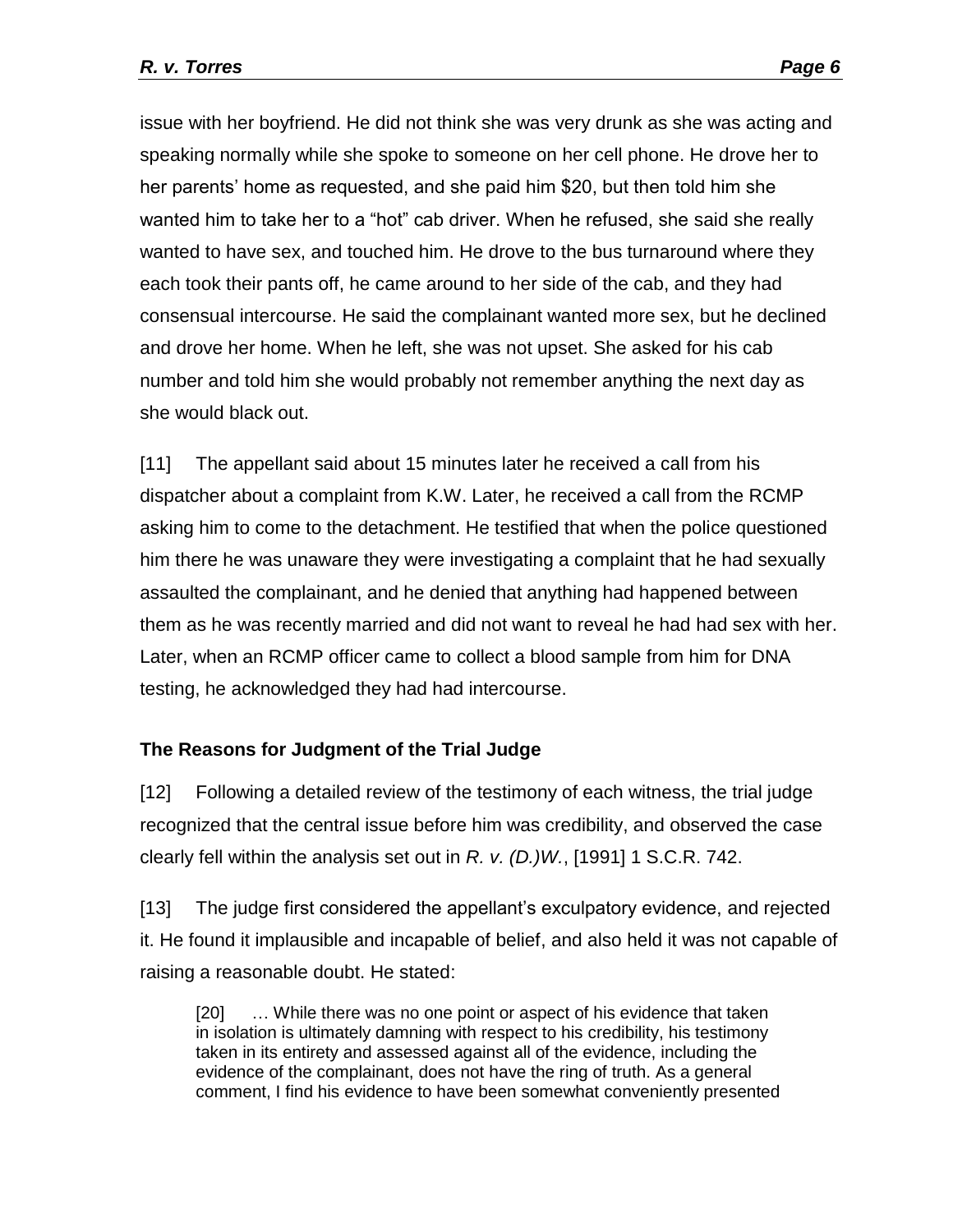and not at all persuasive. I am aware of the limited value of an assessment in demeanor, in particular when dealing with a witness of a different cultural background and language, and the potential for error if undue weight is assigned to demeanor assessment. This said, I find that Mr. Torres' demeanor did not assist me in leading me towards finding his evidence credible and believable.

[14] In reaching these conclusions, the trial judge referred to aspects of the appellant's testimony that he found unlikely, and noted he had initially lied to the police about having sexual contact with the complainant. As well, he accepted the evidence of the complainant's mother and Cst. MacQuarrie that the complainant was extremely distressed on arriving home. He found the appellant's testimony that he had telephoned the complainant's house later that morning and spoken to her was unsupported and inconsistent with the evidence of other witnesses as to her emotional state.

[15] The trial judge then turned to the question of whether the evidence that he did accept was sufficient to sustain a conviction. He found the complainant had been significantly intoxicated, and observed the key question was whether she had been able to make a voluntary and informed decision to engage in a sexual act with the appellant. He acknowledged there were problems with her evidence, and considerable gaps in her testimony due to her intoxication and her wish to block out what had occurred. He provided this assessment of her evidence:

[27] ... L.W. does remember getting into a Quality Taxi, talking to her friend on her phone, and being driven to her home in [redacted], where she paid Mr. Torres with a \$20 bill for the \$18 fare. Regarding the sexual encounter, she states that Mr. Torres drove her to the bus turnaround, came to her side of the vehicle and opened the door; reclined her seat, took off his pants and had sexual intercourse with her in the front seat of the cab. L.W. does not know how her pants were removed.

[28] She testified that she did not ask to go to the bus turnaround and she did not want the sexual intercourse with Mr. Torres to happen. She does not have any recollection of saying anything to him or trying to stop him from having sex with her. L.W. testified that she blocked out all the details of what took place in the cab after Mr. Torres' penis was inside her and any details about him touching her in any other way. The next thing she remembers is being home and going to the bathroom. L.W. does not know how she got home, i.e. whether she walked through the bush or was driven there. She denied the assertion that she was making up the sexual assault story after being confronted by her mom because she was ashamed and felt bad. She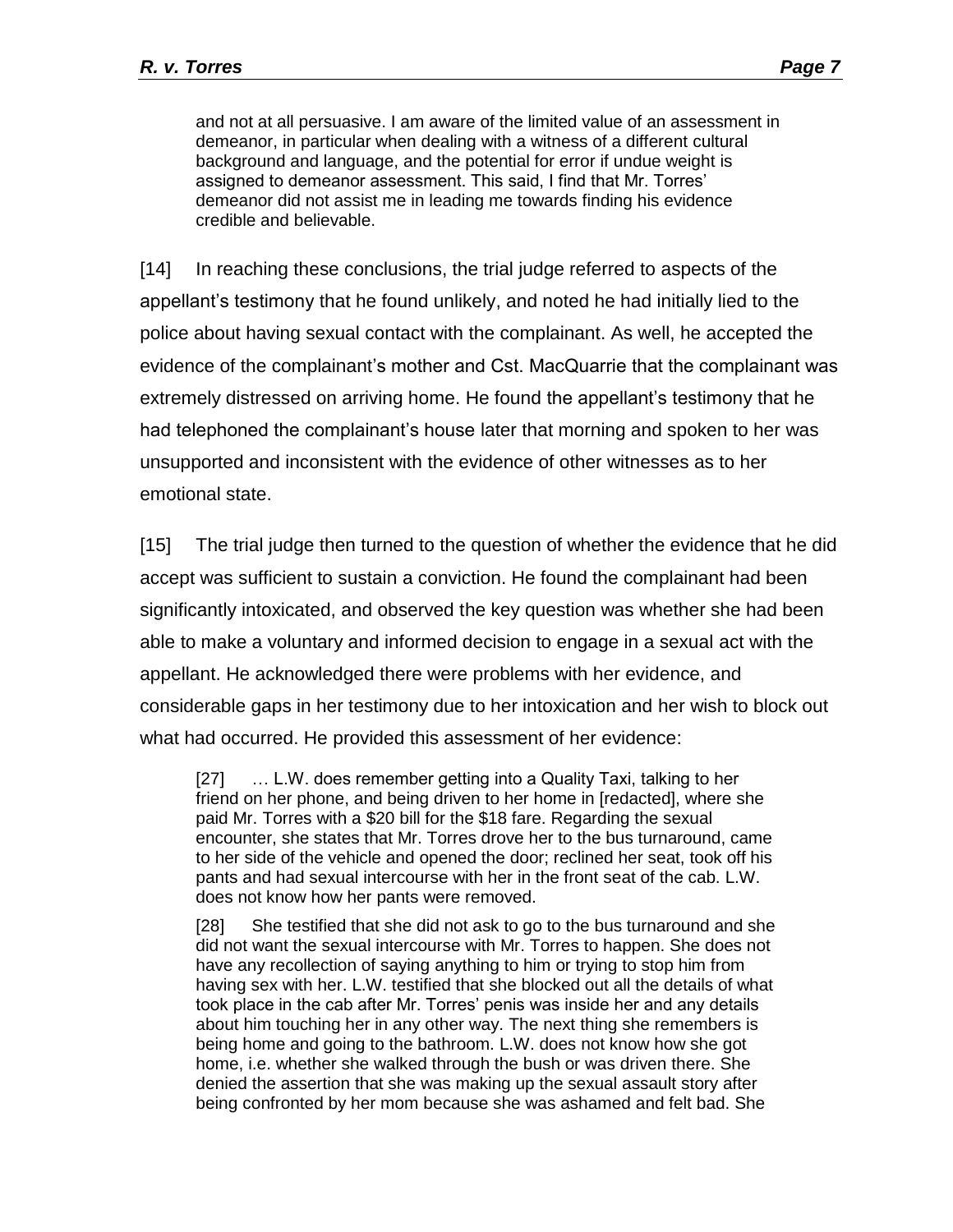denied blocking out many of the details on the basis of the same reason. L.W. stated in her testimony that she did not think she would do that or have sex with some random man, drunk or not.

…

[31] It is clear that L.W. recalled more detail on December 3rd than she does now. By her own evidence she was intoxicated but also aware of what was going on around her. So while I find L.W. to have been fairly intoxicated, I do not find that she was too intoxicated to consent to the sexual activity. The limited recollection of L.W. certainly made direct examination somewhat difficult and cross-examination even more so. There are a number of unanswered questions. L.W. had a cellphone in her possession but did not try to call anyone for help when she was driven to the bus turnaround. She had been taken home and had paid for the cab but did not get out of the vehicle, and there is no evidence that she tried to do so and no explanation for why she did not.

[32] Although there were gaps in her evidence, I have no concerns about the truthfulness of L.W. Her demeanor while testifying was consistent with the evidence she provided and did not cause me any concerns about the credibility of her evidence. She was clear, steadfast, and unshaken on what she did remember. She candidly acknowledged the shortcomings in her evidence and readily admitted to blocking out details between the time of the assault and the time of the trial. The evidence she gave is consistent with the observations of her mother and Constable MacQuarrie. The only evidence not substantiated was with respect to the bruising that L.W. said she incurred, but there is no evidence about when the bruising would have been evident or any indication that anyone looked for bruising.

[16] On the issue of consent, the trial judge observed the appellant's evidence did not raise a defence of honest but mistaken belief since he testified the complainant's consent had been clear and unequivocal. As well, the judge was satisfied the complainant's evidence that she did not want sexual contact with the appellant removed the defence of implied consent, as her passive acquiescence could not establish consent.

[17] The trial judge ultimately concluded that the evidence of the complainant, her mother, and Cst. MacQuarrie established the following facts and satisfied him beyond a reasonable doubt that the appellant was guilty of sexual assault:

[36] On the evidence I have heard I make the following findings. I find that Mr. Torres drove an intoxicated L.W. to her residence and was paid for the trip. He then decided to drive L.W. to the bus turnaround to have sexual intercourse with her. He did not use physical force against L.W. to do so outside of the force involved in the sexual act itself. He, somewhat spontaneously, took advantage of the situation that presented itself to him.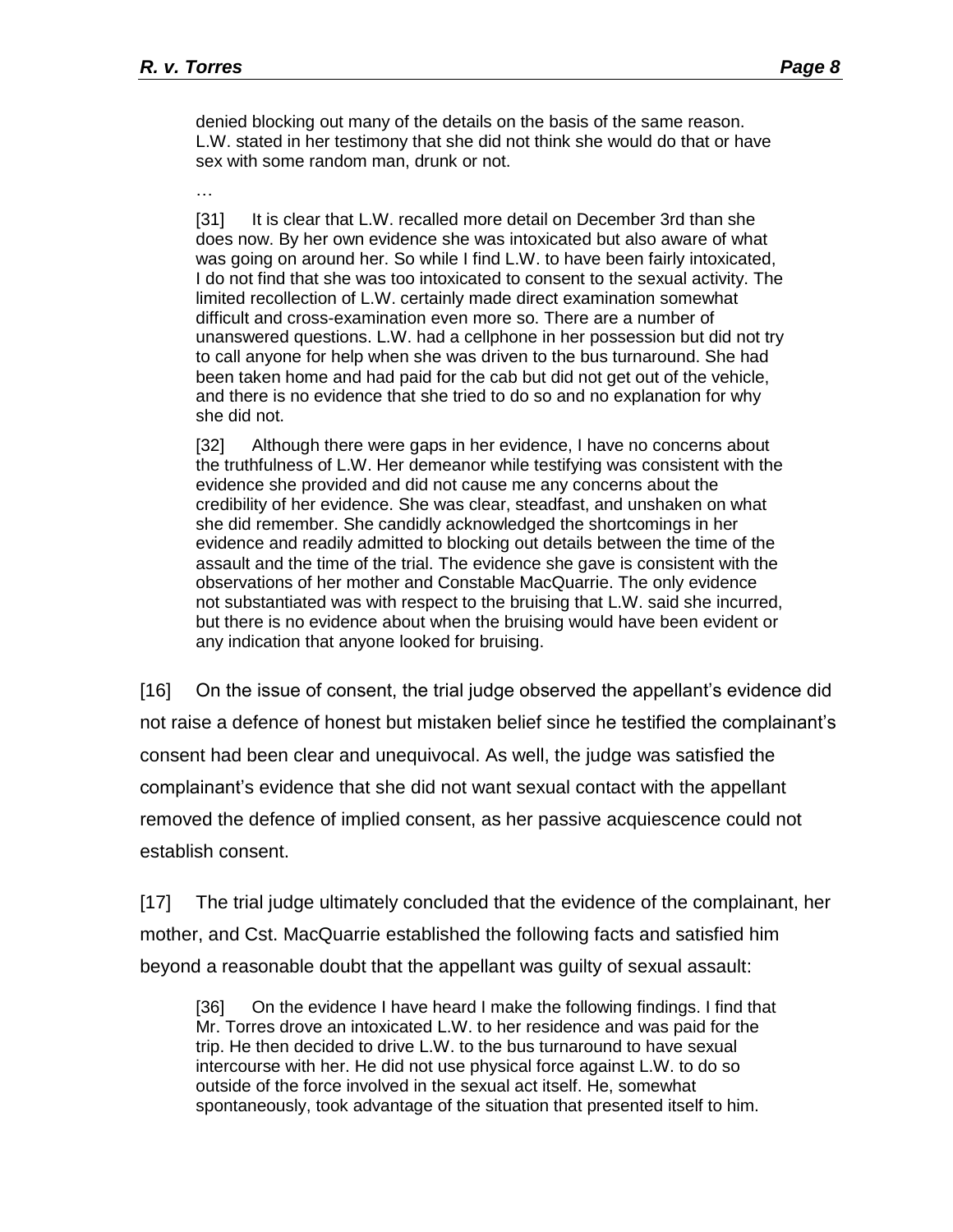He was faced with a young, intoxicated woman who, through the consumption of alcohol, was in his commercial vehicle in a vulnerable position. In such circumstances it was incumbent upon Mr. Torres to take reasonable steps to ensure that he had the consent of L.W. to have sex with him. I find that he did not do so. I accept the evidence of L.W. that she did not want to have sex with Mr. Torres, and that while she may have had the capacity to consent, she did not consent to Mr. Torres having sex with her.

### **Issues on Appeal**

[18] The appellant's grounds of appeal are rooted in what he characterizes as the unresponsiveness of the complainant. I would frame these as follows:

- 1. the trial judge failed to recognize the complainant's lack of responsiveness restricted the appellant's opportunity to cross-examine her, precluding him from making full answer and defence and rendering the trial unfair;
- 2. the trial judge failed to carry out the analysis required by *R. v. Hart*, 1999 NSCA 45; and
- 3. the trial judge failed to recognize that the complainant's evidence was unreliable and should not be accepted.

## **Analysis**

[19] It is common ground that the right of an accused to cross-examine Crown witnesses without restraint is essential to the right to make full answer and defence and to trial fairness: *R. v. Wyatt* (1997), 115 C.C.C. (3d) 288 (B.C.C.A.) at para. 36; *R. v. Lyttle*, 2004 SCC 5 at paras. 41-42; *R. v. Duong*, 2007 ONCA 68 at para. 22.

[20] In *Hart*, the Nova Scotia Court of Appeal considered the difficulty presented by an unresponsive witness in the context of a child who was the complainant in a series of sexual offences and who, during his testimony before the jury, frequently did not answer questions or said he did not recall. Defence counsel ultimately moved for a judicial stay or a directed verdict. The trial judge acknowledged there had been a limited right to cross-examine, but concluded a stay was not warranted as the defence was able to highlight inconsistencies in the child's evidence and use his unresponsiveness positively in its submissions to the jury. Following his conviction,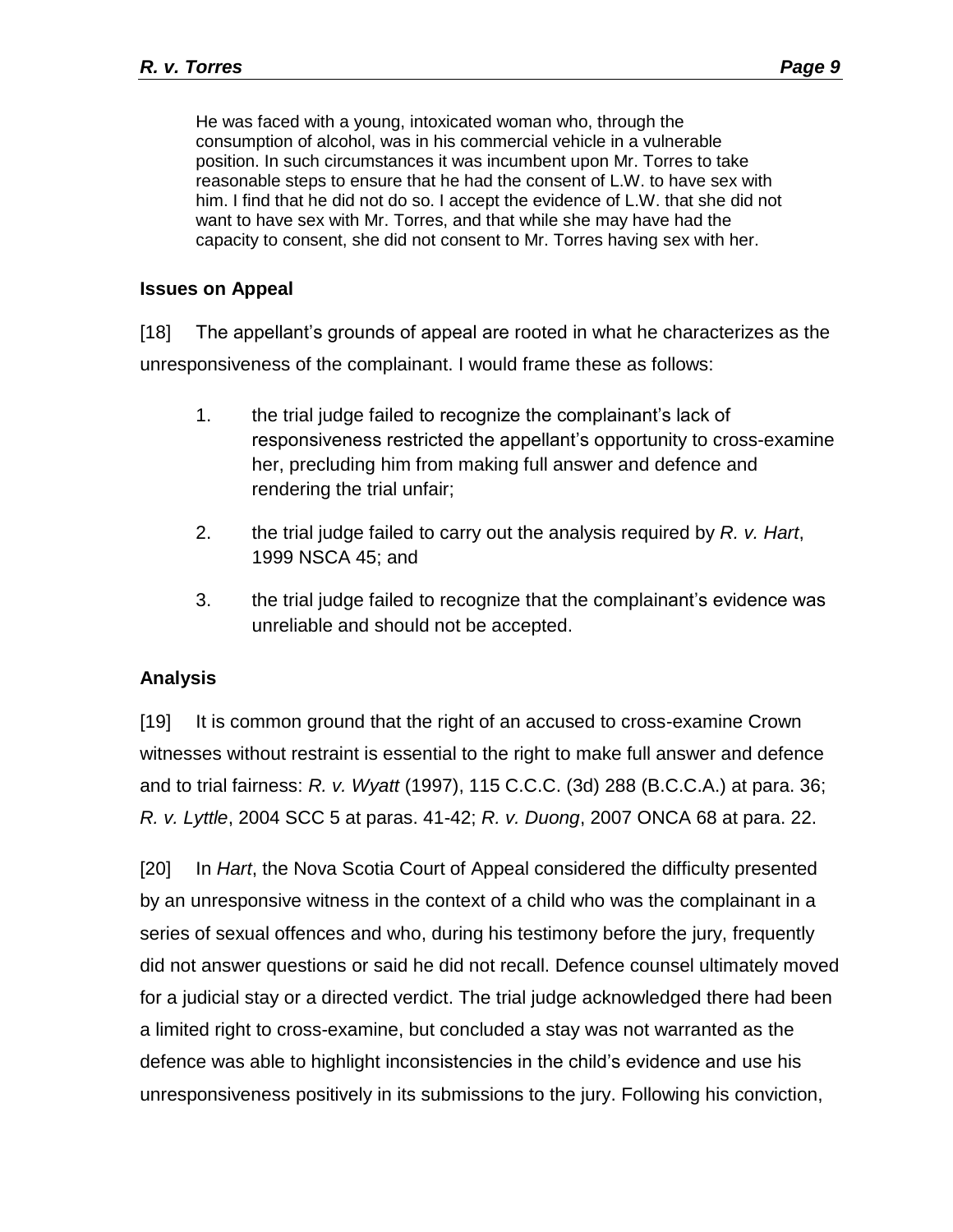the offender appealed, claiming the witness's unresponsiveness was a breach of his right to make full answer and defence and his right to a fair trial under ss. 7 and 11(d) of the *Charter* respectively.

[21] His appeal was dismissed. Cromwell, J.A., writing for the Court, affirmed the importance of an accused's right to cross-examine and, at pages 41-48, set out a three-pronged framework within which a trial judge may consider the effect of an unresponsive Crown witness on the right to make full answer and defence and trial fairness. The first step is to determine the reason for the witness's silence. The second is to assess the impact of his or her unresponsiveness with respect to both the importance of the evidence and the ability of the trier of fact to evaluate it. The third step requires consideration of possible ameliorative action. Cromwell J.A. concluded that weighing these matters and deciding whether there has been a breach of the accused's *Charter* rights is ultimately a task that falls within the discretion of the trial judge. He decided the trial judge had properly exercised this discretion.

[22] The appellant argues the complainant's unresponsiveness in this case frustrated his opportunity to fully cross-examine her and violated his constitutional right to make full answer and defence, resulting in an unfair trial. He maintains the trial judge erred by failing to recognize this, and says the circumstances clearly required the judge to carry out the analysis set out in *Hart*. The appellant says that, had he done so, the trial judge would have found the complainant's unresponsiveness emanated voluntarily from the witness herself, and could not be attributed to the conduct of the defence or some illness or infirmity that was beyond her control: *Duong* at paras. 27-28. The complainant's testimony was clearly critical to the trial outcome. Her silence on important points hindered the trial judge's ability to properly evaluate the evidence, and led him to confuse credibility and reliability in assessing its weight. As to ameliorative measures, the appellant says these were attempted unsuccessfully by holding a *voir dire* to determine whether the complainant's prior statements were admissible, but her pervading unresponsiveness thwarted this.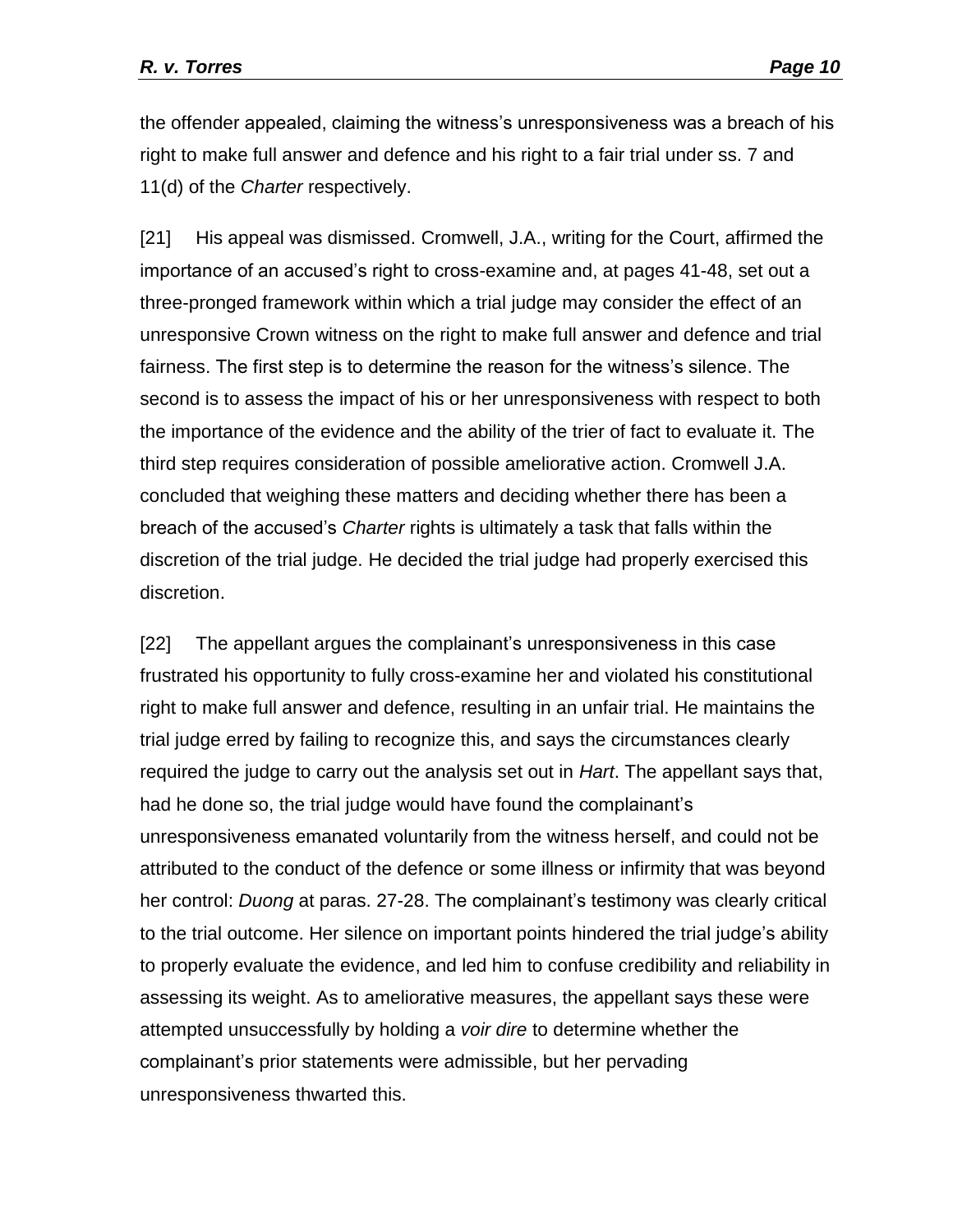[23] In short, the appellant contends that when the complainant's unresponsiveness is properly considered in the context of the *Hart* analysis it is clear his *Charter* rights were breached and his conviction must be set aside or, alternatively, a new trial ordered.

[24] I am unable to agree. While it may have been useful to embark on a *Hart*  analysis, for the following reasons I am not convinced this would have produced a different result.

[25] The complainant gave two reasons for her inability to answer some questions: she was severely intoxicated and she had "blocked out" some of her memory of the event. The latter was not explored by either counsel at trial, beyond the complainant's comment that she had also blocked out a similar earlier incident. On the limited evidence available, it appears this might have been a coping method that she found effective in dealing with negative events, but whether she had any control over it remains unknown. Nothing in the complainant's testimony suggests she was deliberately intransigent or evasive. She did not refuse to answer questions from the defence, but appeared to answer to the best of her ability and recollection. To my mind, her unresponsiveness was no different than that of a witness whose recollection has been impaired by severe intoxication. I am not persuaded it was voluntary or blameworthy.

[26] With respect to the impact of the complainant's unresponsiveness, there is no question her evidence was critical to the central issue of consent. I am not convinced, however, that the limitations in her testimony were material to this issue. She was able to answer the questions on that topic from both Crown and defence, and was consistent in testifying that she had not wanted to have intercourse with the appellant and would not have agreed to do so.

[27] Nor is it apparent that her incomplete account of events forestalled the trial judge's ability to properly evaluate the evidence on consent. In accordance with the principles in *(D.)W.*, he first assessed the appellant's testimony and found it was incapable of belief and did not raise a reasonable doubt. That finding is not disputed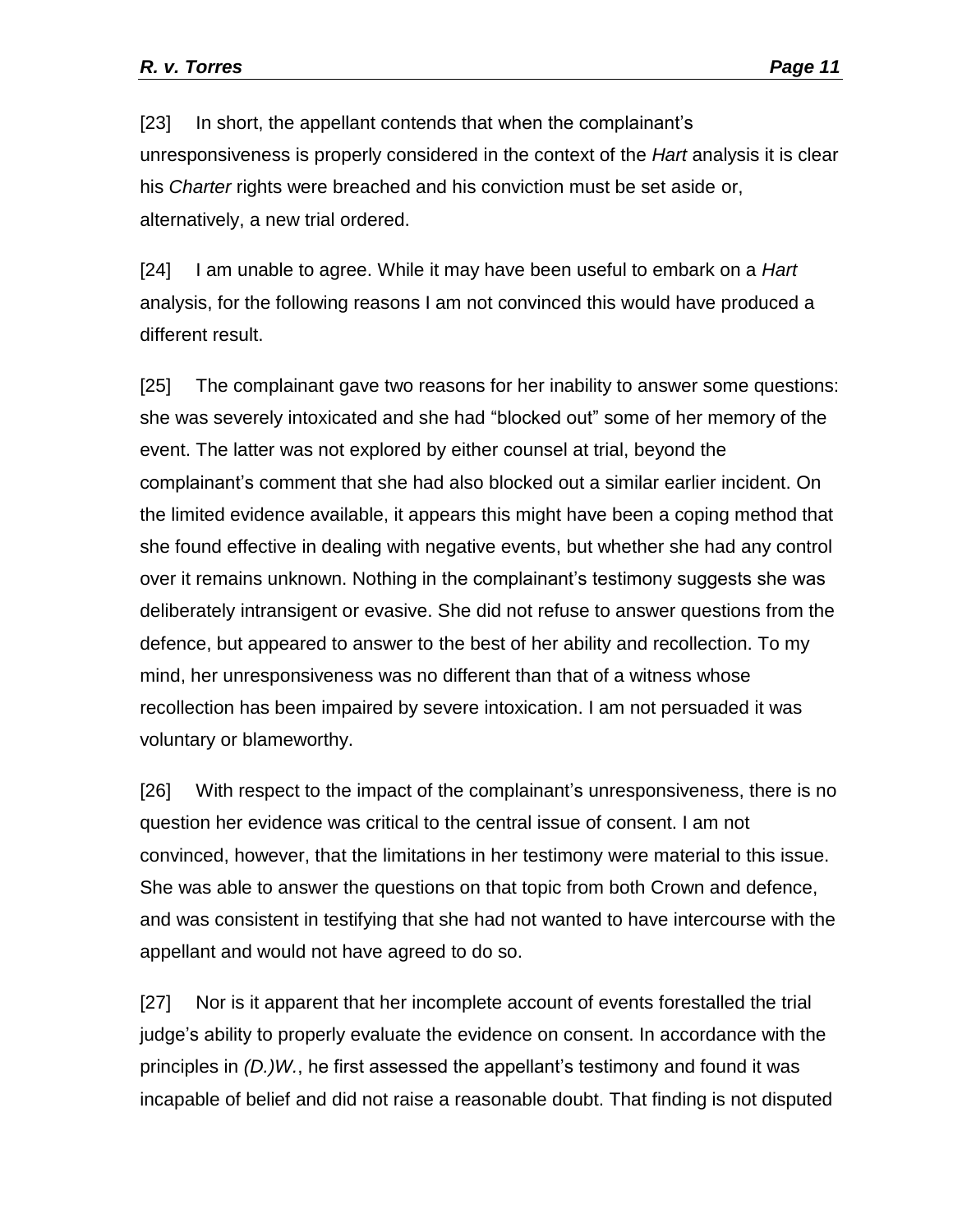on appeal. Turning to the remaining evidence, the trial judge acknowledged the complainant's testimony had "considerable gaps", and this made cross-examination difficult. He nevertheless found her credible, and accepted her evidence that she did not consent to having sex with the appellant. In my view, the trial judge did not confuse credibility with reliability in reaching that conclusion, or fail to appreciate that these qualities are distinct. While he did not expressly address the reliability of the complainant's testimony, his findings that her account was both internally consistent and consistent with the evidence of her mother and Cst. MacQuarrie, spoke to its reliability.

[28] Nor am I able to agree that the trial judge should have explored further steps to ameliorate the complainant's unresponsiveness. The appellant's allegations of failure to make full answer and defence and unfairness are grounded in *Charter*  violations, and the onus rested on the defence to raise these, request a *voir dire* to establish them, and put forward a suitable remedy. None of these steps was taken despite the fact the trial judge, during final submissions, raised the issue of whether the complainant's lack of recall had had an impact on the appellant's ability to make full answer and defence. While defence counsel adopted this point, he did not take it further and instead focussed his argument on issues of credibility. Further, there were areas for exploration during the complainant's testimony that were not pursued, such as pursuing her statement that she had "blocked" parts of the incident from her memory, or inviting the trial judge to do so. As well, it was open to counsel to put the complainant's prior statements to her in cross-examination if they revealed inconsistencies in her account, although I accept this carried a considered risk best assessed by trial counsel.

[29] Ultimately, assessing the effect of the complainant's unresponsiveness was a matter lying within the discretion of the trial judge. He was clearly aware of the potential difficulties it raised, but was nevertheless able to carry out a detailed assessment of her evidence in compliance with the framework mandated by *(D.)W.* I am unable to discern any basis on which this Court could interfere with his conclusions.